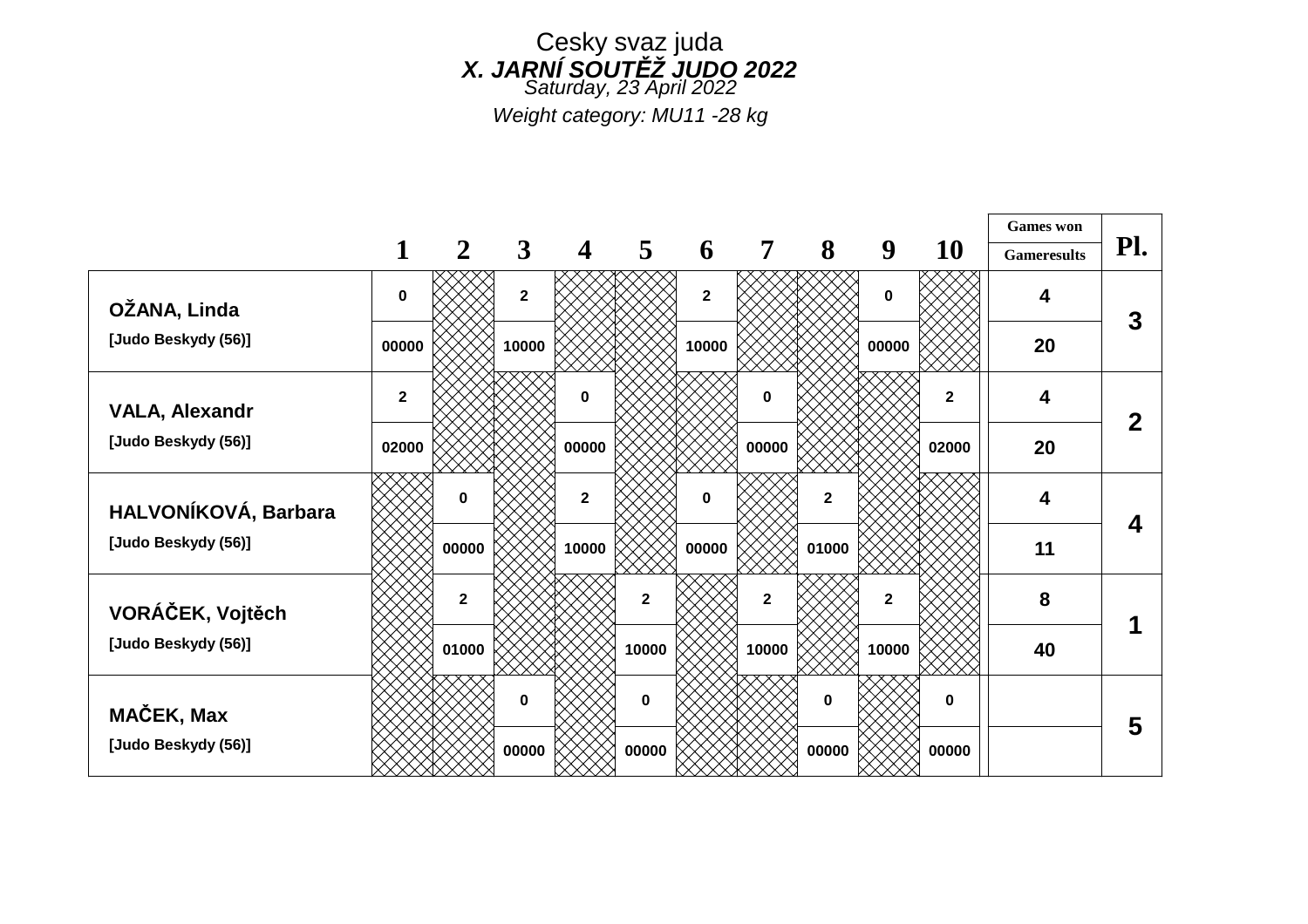### Cesky svaz juda *X. JARNÍ SOUTĚŽ JUDO 2022*

*Saturday, 23 April 2022 Weight category: MU11 -32 kg*

|                               |                |              |              |                |                |              | <b>Games</b> won   |     |
|-------------------------------|----------------|--------------|--------------|----------------|----------------|--------------|--------------------|-----|
|                               |                |              | 3            |                | 5              | 6            | <b>Gameresults</b> | Pl. |
| <b>BILEK, Matěj</b>           | $\bf{0}$       |              | $\mathbf 0$  |                | $\bf{0}$       |              |                    |     |
| [Sk Město Frýdek-Místek (56)] | 01000          |              | 00000        |                | 00000          |              |                    |     |
| <b>JAWORSKI, Martin</b>       | $\overline{2}$ |              |              | 0              |                | 0            | $\mathbf 2$        | 3   |
| [Judo Český Těšín (56)]       | 02000          |              |              | 00000          |                | 00000        | 10                 |     |
| JEZIORSKÁ, Iva                |                | 2            |              | $\overline{2}$ | $\overline{2}$ |              | 6                  |     |
| [Judo Český Těšín (56)]       |                | 10000        |              | 10000          | 10000          |              | 30                 |     |
| OLŠÁR, Tobiáš                 |                | $\mathbf{0}$ | $\mathbf{2}$ |                |                | $\mathbf{2}$ | 4                  | 2   |
| [Judo Club Havířov (56)]      |                | 00000        | 01000        |                |                | 10000        | 20                 |     |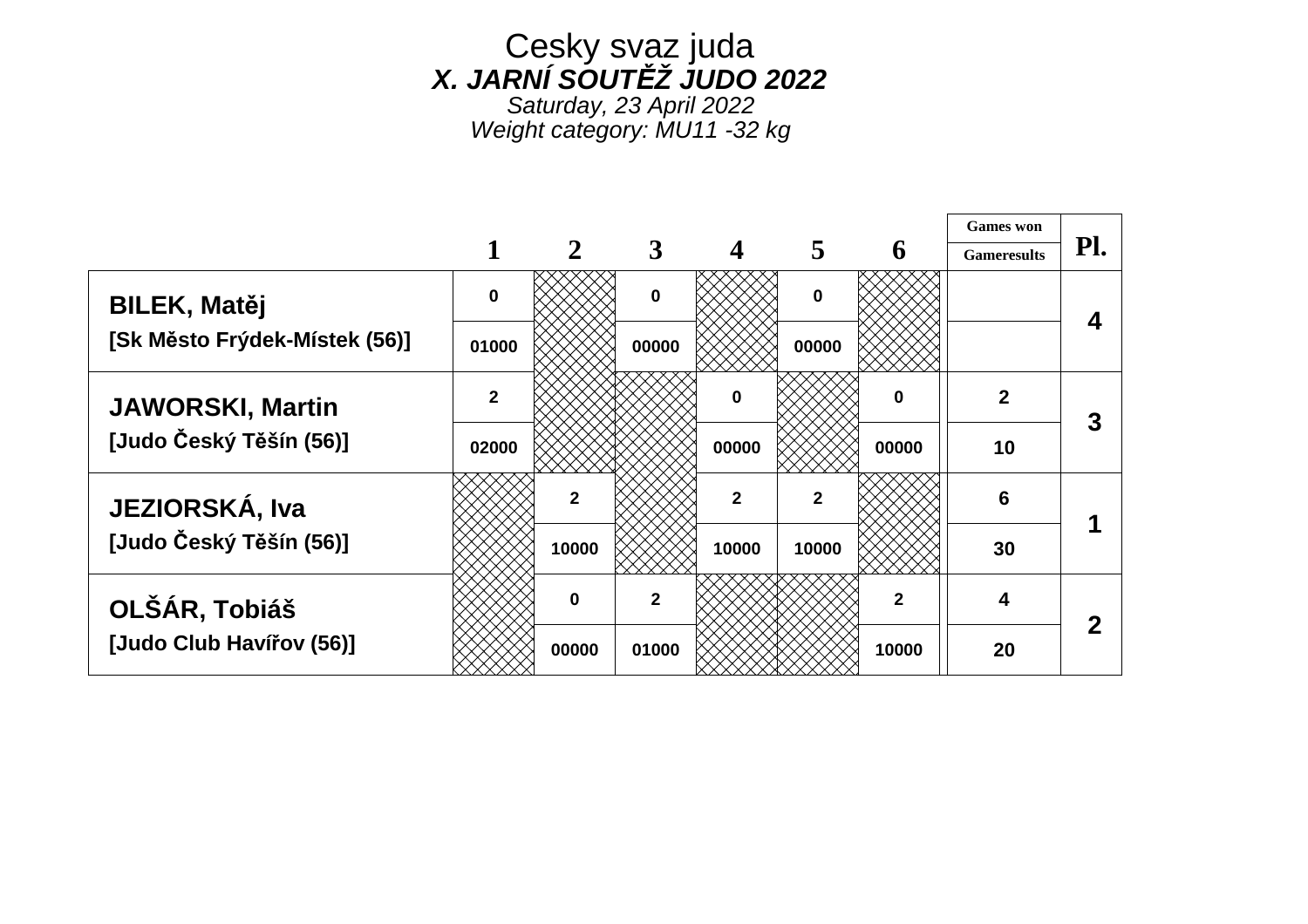### Cesky svaz juda *X. JARNÍ SOUTĚŽ JUDO 2022*

*Saturday, 23 April 2022 Weight category: MU11 -34 kg*

|                               |                |              |              |                |                |              | <b>Games</b> won   |             |
|-------------------------------|----------------|--------------|--------------|----------------|----------------|--------------|--------------------|-------------|
|                               |                | $\mathbf{2}$ | 3            |                | 5              | 6            | <b>Gameresults</b> | Pl.         |
| ŠKRDLA, Filip                 | $\bf{0}$       |              | $\mathbf 0$  |                | $\bf{0}$       |              |                    |             |
| [Sk Město Frýdek-Místek (56)] | 00000          |              | 00000        |                | 00000          |              |                    |             |
| FAJKOŠ, Ondřej                | $\overline{2}$ |              |              | $\overline{2}$ |                | 0            | 4                  | $\mathbf 2$ |
| [Judo Beskydy (56)]           | 10000          |              |              | 00000          |                | 00000        | 10                 |             |
| VAŠINKA, Viktor               |                | 2            |              | $\mathbf{0}$   | $\overline{2}$ |              | 4                  | 3           |
| [Judo Beskydy (56)]           |                | 00000        |              | 00000          | 10000          |              | 10                 |             |
| <b>WÁCLAWEK, Martin</b>       |                | $\mathbf{0}$ | $\mathbf{2}$ |                |                | $\mathbf{2}$ | 4                  |             |
| [Judo Club Havířov (56)]      |                | 00000        | 10000        |                |                | 10000        | 20                 |             |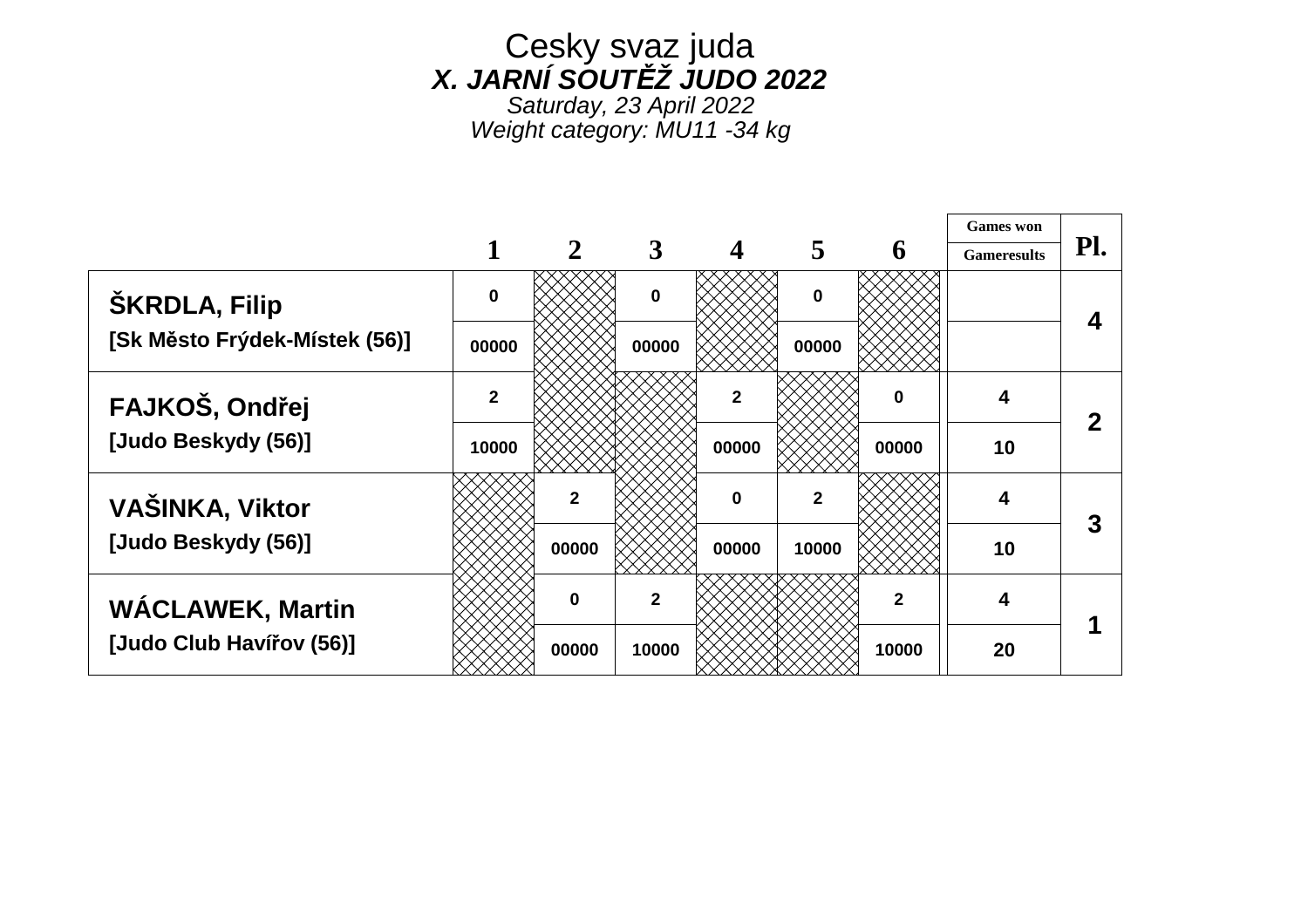### Cesky svaz juda *X. JARNÍ SOUTĚŽ JUDO 2022 Weight category: MU11 -36 kg*

## **Best of Three**







 **URBANCZYK, Jonáš**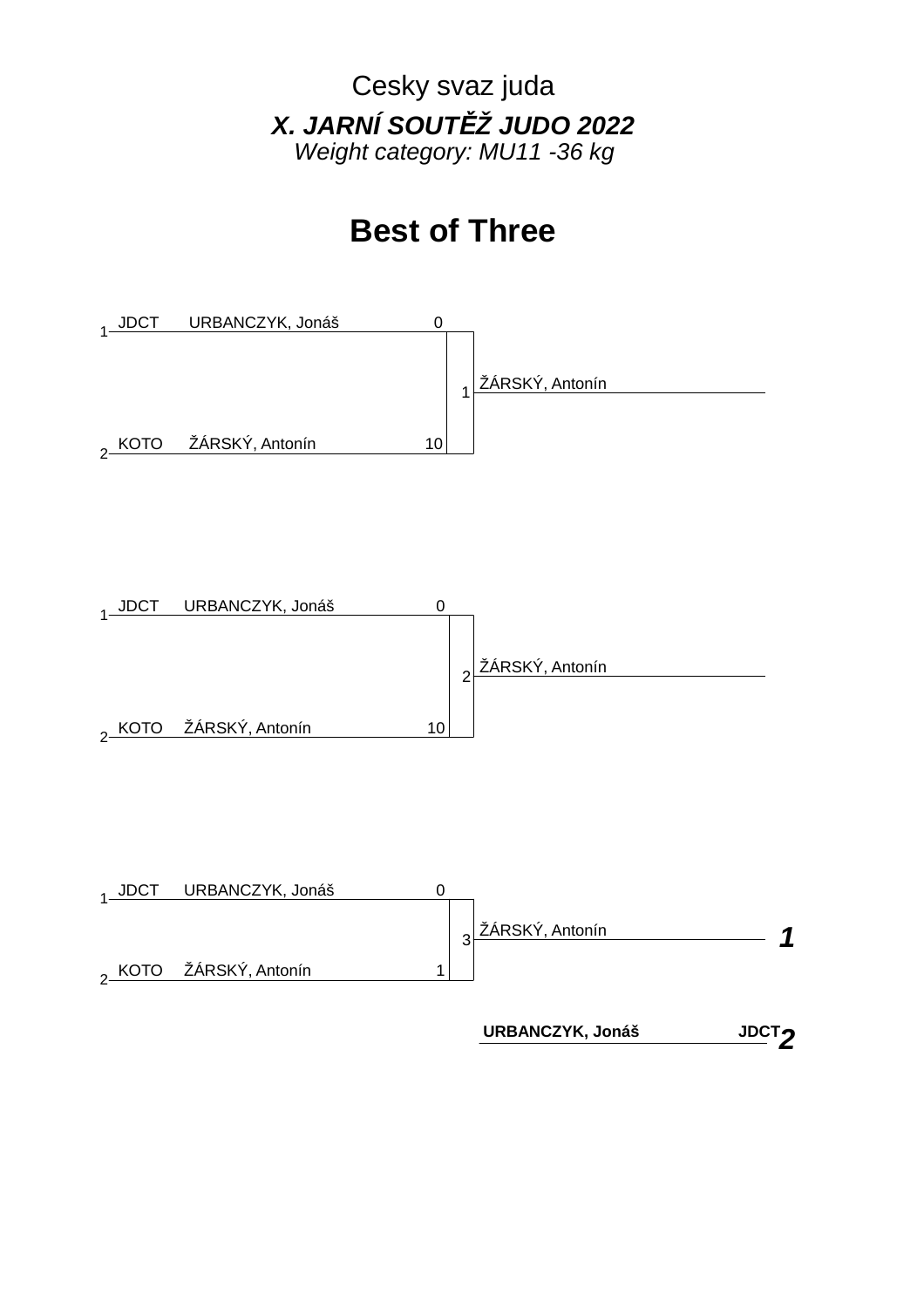#### Cesky svaz juda *X. JARNÍ SOUTĚŽ JUDO 2022 Saturday, 23 April 2022 Weight category: MU11 -42 kg*

|                          |                         |                |             | <b>Games</b> won   |     |
|--------------------------|-------------------------|----------------|-------------|--------------------|-----|
|                          |                         |                |             | <b>Gameresults</b> | Pl. |
| <b>PETEREK, Michal</b>   | $\mathbf 0$             | $\overline{2}$ |             | $\mathbf{2}$       |     |
| [Judo Club Havířov (56)] | 00000                   | 01000          |             | 1                  |     |
| <b>ŠURIK, Oskar</b>      | $\overline{\mathbf{2}}$ |                | 0           | $\overline{2}$     |     |
| [Judo Český Těšín (56)]  | 10000                   |                | 00000       | 10                 |     |
| KUJEVSKÝ, Štěpán         |                         | 0              | $\mathbf 2$ | $\overline{2}$     |     |
| [Judo Beskydy (56)]      |                         | 00000          | 10000       | 10                 |     |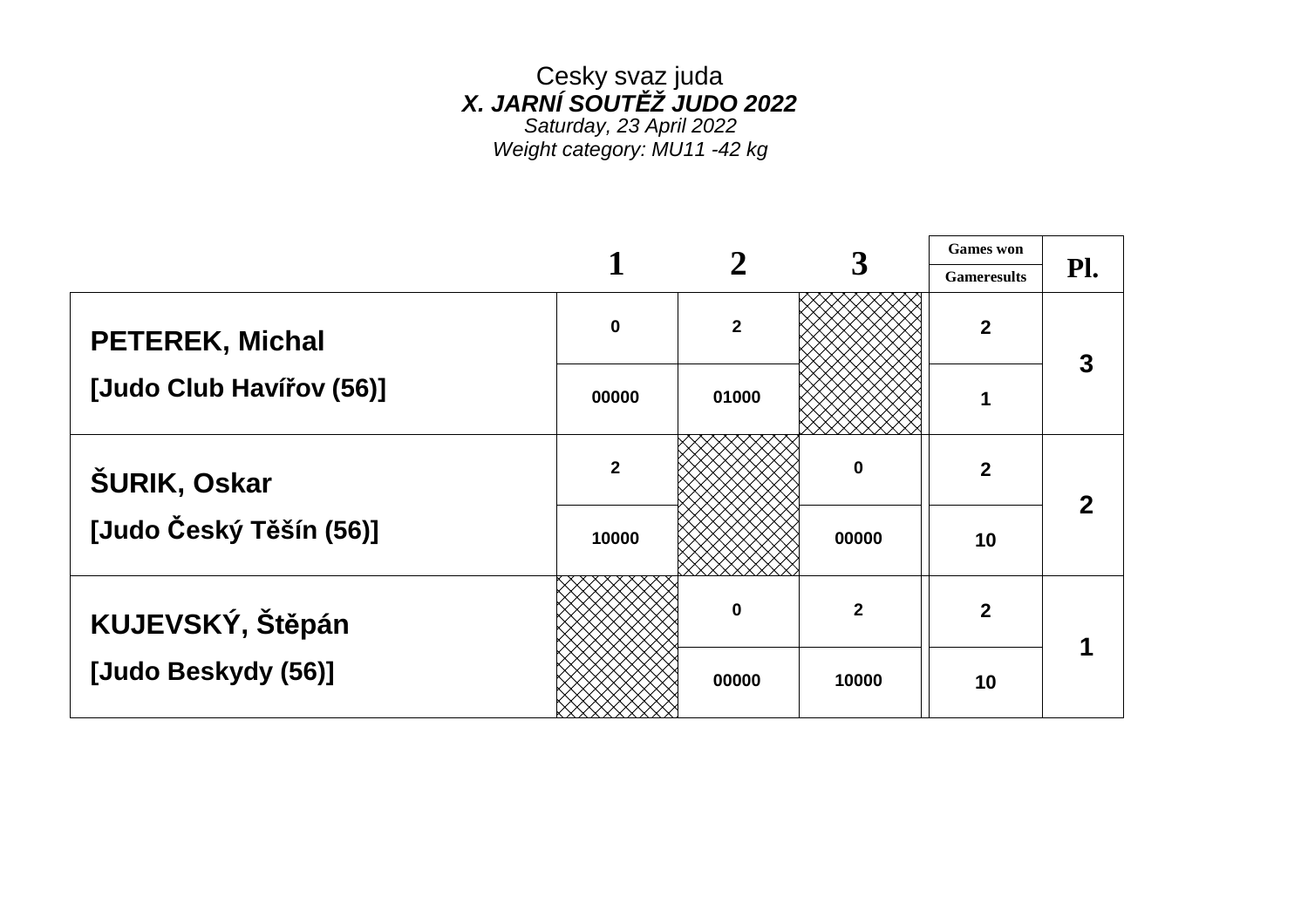### Cesky svaz juda *X. JARNÍ SOUTĚŽ JUDO 2022 Weight category: MU11 -50 kg*

## **Best of Three**







 **POPRAVA, Matěj**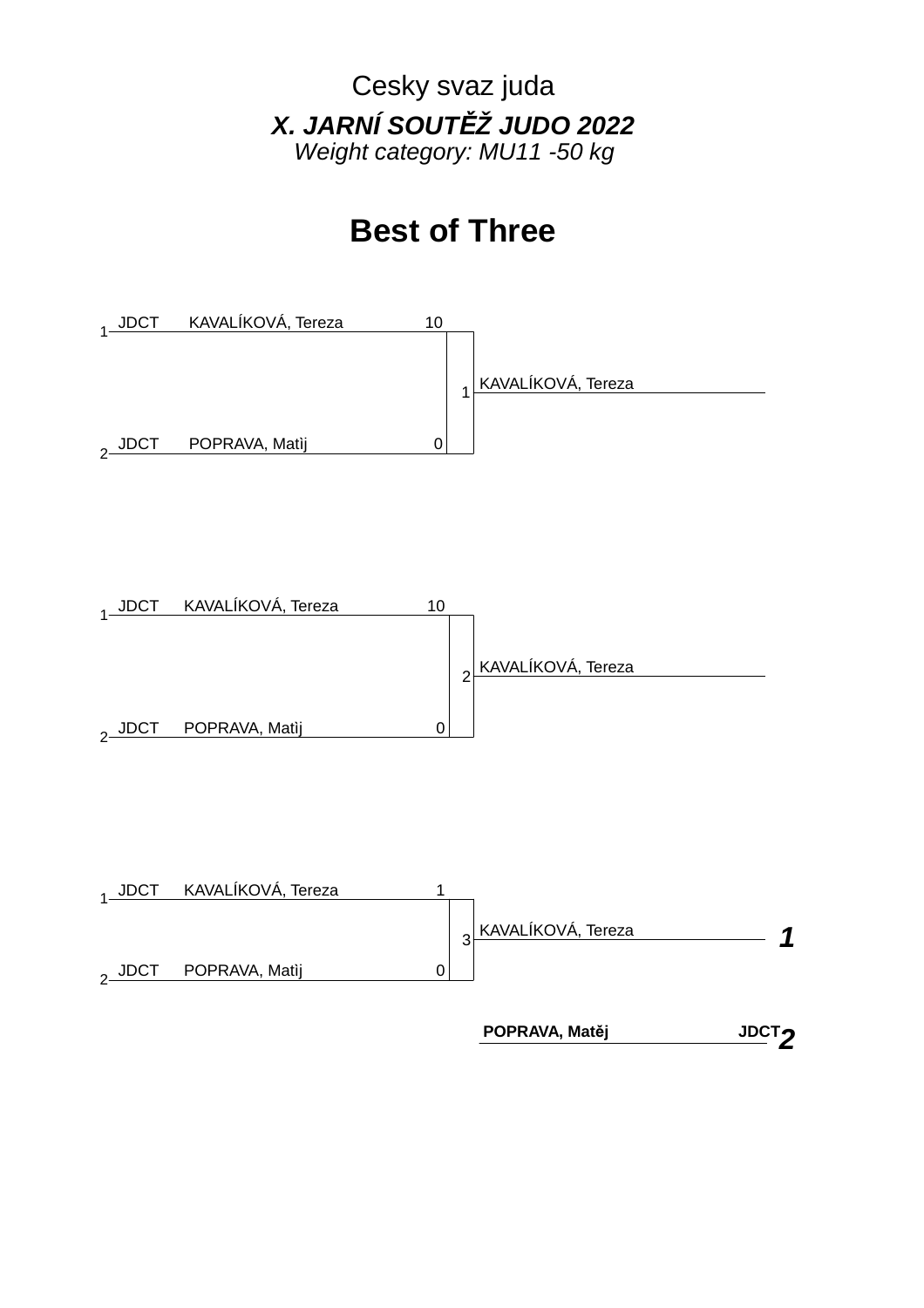#### Cesky svaz juda *X. JARNÍ SOUTĚŽ JUDO 2022 Saturday, 23 April 2022 Weight category: WU11 -36 kg*

|                               |                  |                |                | <b>Games</b> won   |     |
|-------------------------------|------------------|----------------|----------------|--------------------|-----|
|                               |                  |                |                | <b>Gameresults</b> | Pl. |
| KAŇÁKOVÁ, Ellen               | $\mathbf{2}$     | $\overline{2}$ |                | 4                  |     |
| [Sk Město Frýdek-Místek (56)] | 02000            | 02000          |                | 20                 |     |
| KAŇÁKOVÁ, Julie               | $\boldsymbol{0}$ |                | $\overline{2}$ | $\mathbf{2}$       |     |
| [Sk Město Frýdek-Místek (56)] | 00000            |                | 10000          | 10                 |     |
| HALVONÍKOVÁ, Viktorie         |                  | 0              | $\bf{0}$       |                    |     |
| [Judo Beskydy (56)]           |                  | 00000          | 00000          |                    |     |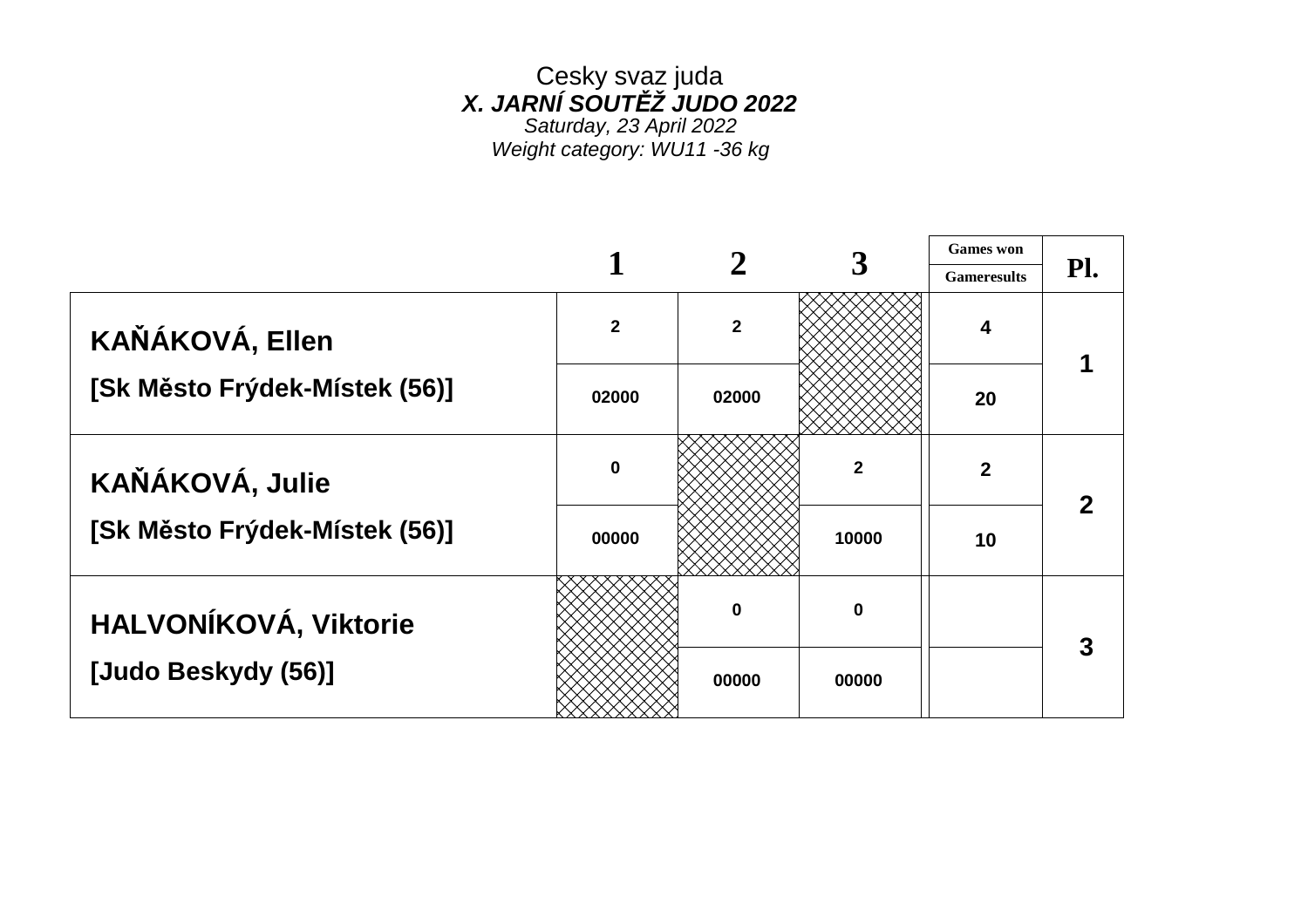### Cesky svaz juda *X. JARNÍ SOUTĚŽ JUDO 2022 Weight category: MU13 -38 kg*

## **Best of Three**







 **CHALUPA, Adam JCHA**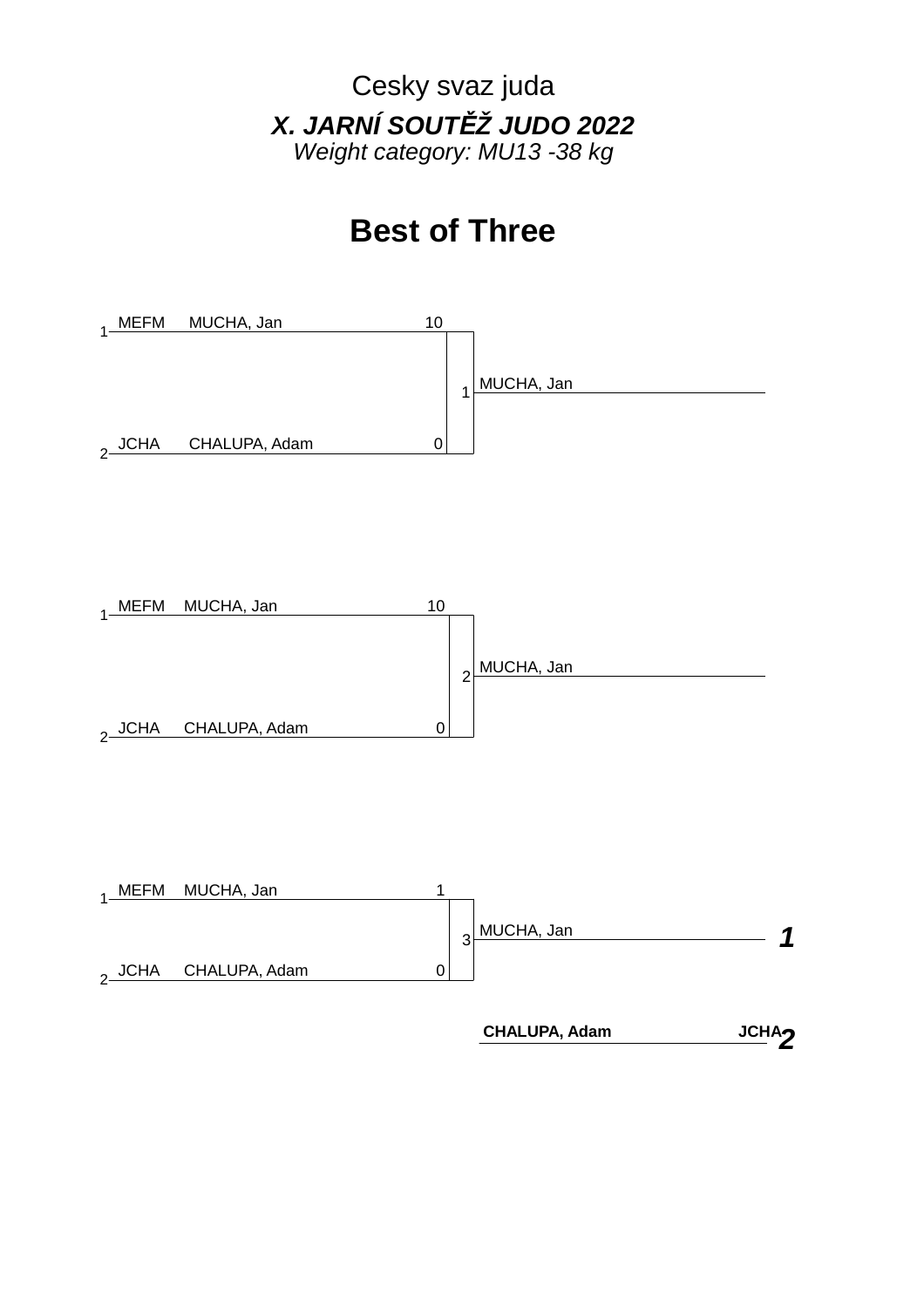### Cesky svaz juda *X. JARNÍ SOUTĚŽ JUDO 2022 Weight category: MU13 -42 kg*

## **Best of Three**







2 **LEITER, Radek**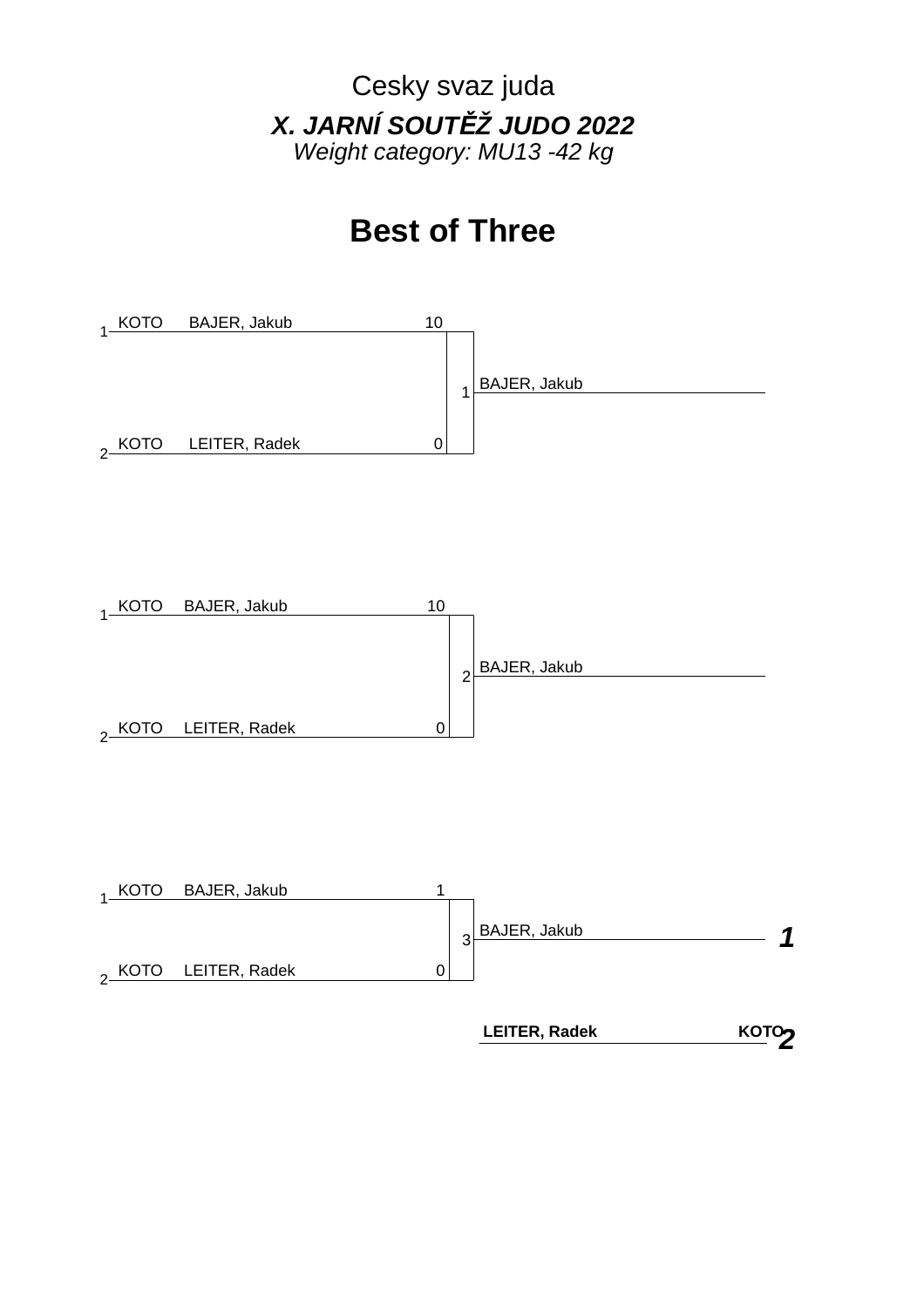#### Cesky svaz juda *X. JARNÍ SOUTĚŽ JUDO 2022 Saturday, 23 April 2022 Weight category: MU13 -46 kg*

|                                 |                |                |                | <b>Games</b> won   |     |
|---------------------------------|----------------|----------------|----------------|--------------------|-----|
|                                 |                |                |                | <b>Gameresults</b> | Pl. |
| LABUDA, Tomáš                   | $\overline{2}$ | $\overline{2}$ |                | 4                  |     |
| [Judo Český Těšín (56)]         | 01000          | 00001          |                | 10                 |     |
| ŠVIDERNOCH, Jindřich            | $\mathbf 0$    |                | 0              |                    |     |
| [Judo Club Při Mp Ostrava (56)] | 00000          |                | 00000          |                    |     |
| KOLARČÍK, Šimon                 |                | 0              | $\overline{2}$ | $\overline{2}$     |     |
| [Judo Club Havířov (56)]        |                | 00002          | 10000          | 10                 |     |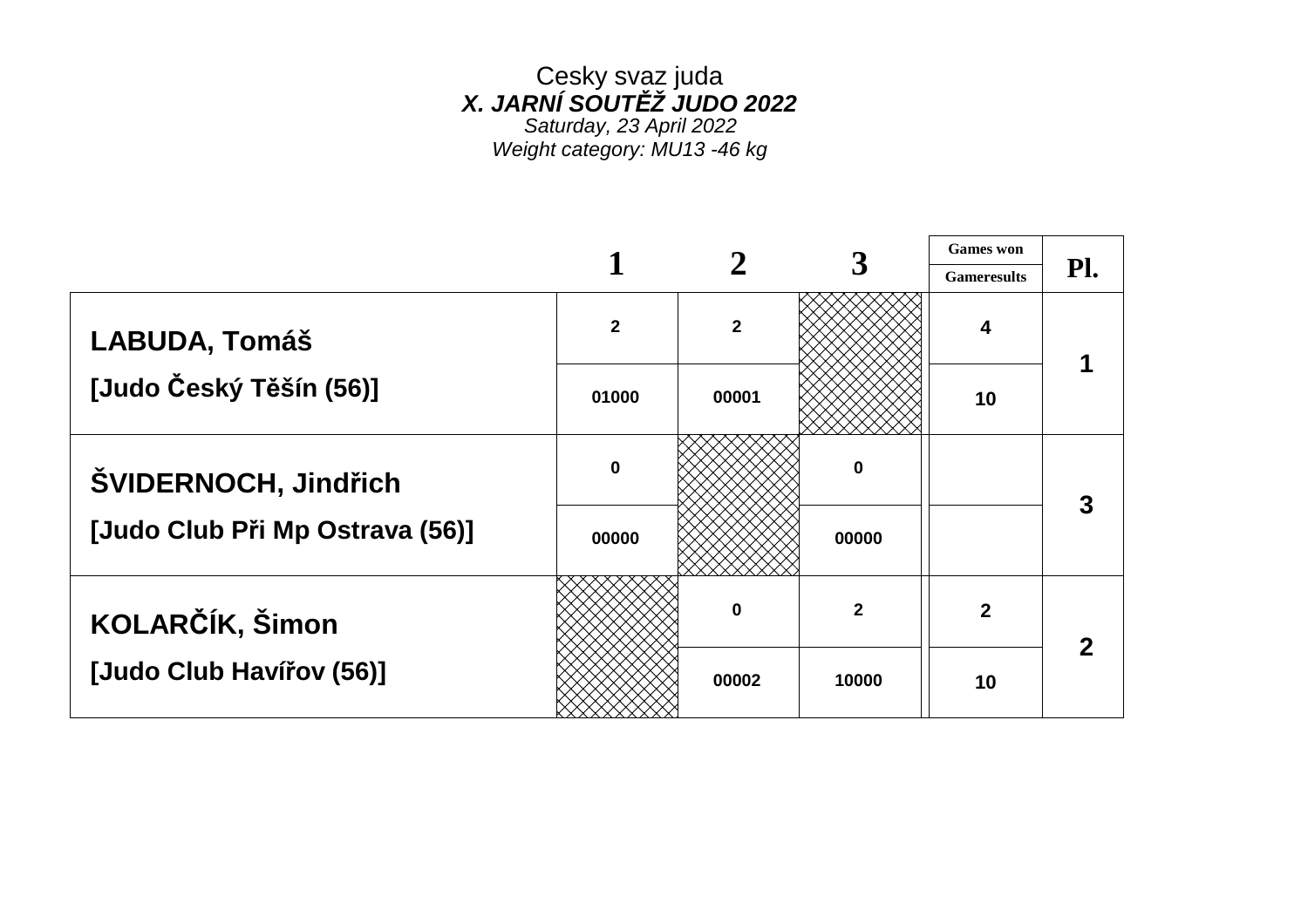### Cesky svaz juda *X. JARNÍ SOUTĚŽ JUDO 2022*

*Saturday, 23 April 2022 Weight category: MU13 -55 kg*

|                                 |                |                |                |                         |                |              | <b>Games</b> won   |     |
|---------------------------------|----------------|----------------|----------------|-------------------------|----------------|--------------|--------------------|-----|
|                                 | $\mathbf 1$    | $\overline{2}$ | 3              | $\overline{\mathbf{4}}$ | 5              | 6            | <b>Gameresults</b> | Pl. |
| <b>BUJNOCH, Patrik</b>          | $\overline{2}$ |                | $\overline{2}$ |                         | $\mathbf 0$    |              | 4                  |     |
| [Judo Club Havířov (56)]        | 02000          |                | 10000          |                         | 00000          |              | 20                 |     |
| VILDÁŘ, Michal                  | $\bf{0}$       |                |                | $\mathbf 0$             |                | 0            |                    |     |
| [Judo Club Při Mp Ostrava (56)] | 00000          |                |                | 00000                   |                | 00000        |                    |     |
| VANKÁT, Artur                   |                | 2              |                | $\overline{2}$          | $\overline{2}$ |              | 6                  |     |
| [Judo Český Těšín (56)]         |                | 10000          |                | 10000                   | 02000          |              | 30                 |     |
| <b>POPRAVA, Daniel</b>          |                | $\Omega$       | $\bf{0}$       |                         |                | $\mathbf{2}$ | $\overline{2}$     | 3   |
| [Judo Český Těšín (56)]         |                | 00000          | 00000          |                         |                | 01000        |                    |     |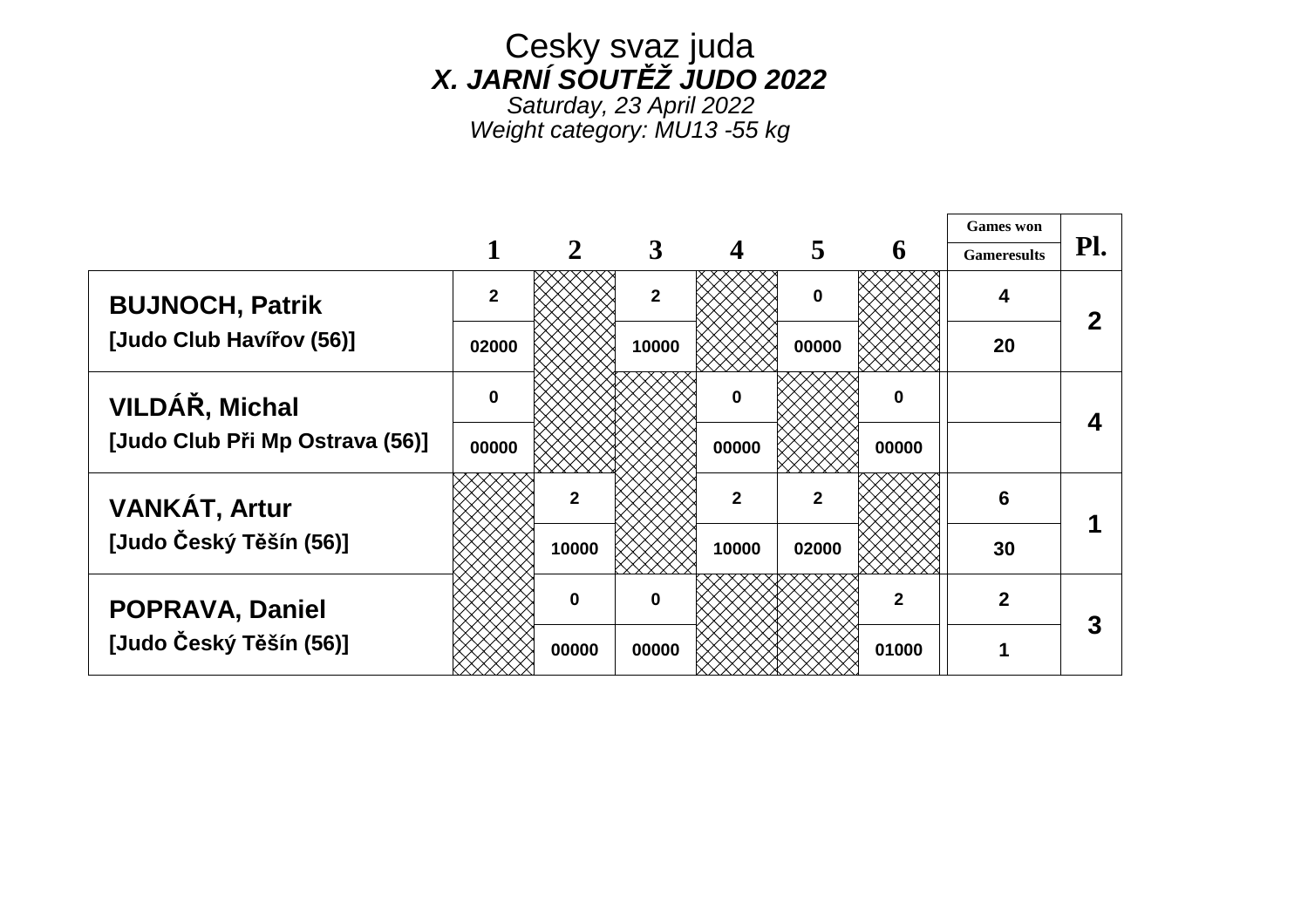## Cesky svaz juda *X. JARNÍ SOUTĚŽ JUDO 2022*

*Saturday, 23 April 2022 Weight category: MU13 +66 kg*

┬

|                                 |                |          |                |                |                |              | <b>Games</b> won   |             |
|---------------------------------|----------------|----------|----------------|----------------|----------------|--------------|--------------------|-------------|
|                                 |                |          |                |                | 5              | 6            | <b>Gameresults</b> | Pl.         |
| OLIVA, Jakub                    | $\bf{0}$       |          | $\overline{2}$ |                | $\overline{2}$ |              |                    | $\mathbf 2$ |
| [Judo Český Těšín (56)]         | 00000          |          | 10000          |                | 01000          |              | 11                 |             |
| <b>ARIFOVIČ, Denis</b>          | $\overline{2}$ |          |                | $\overline{2}$ |                | $\mathbf{2}$ | 6                  |             |
| [Judo Český Těšín (56)]         | 10000          |          |                | 02000          |                | 01000        | 30                 |             |
| LAMŽA, Radek                    |                |          |                | $\bf{0}$       | 0              |              | $\mathbf{2}$       | 3           |
| [Judo Club Při Mp Ostrava (56)] |                | 10000    |                | 00000          | 00000          |              | 10                 |             |
| <b>SEDLMAJEJ, Adam</b>          |                | $\Omega$ | $\bf{0}$       |                |                | $\bf{0}$     |                    |             |
| [Judo Club Při Mp Ostrava (56)] |                | 00000    | 00000          |                |                | 00000        |                    |             |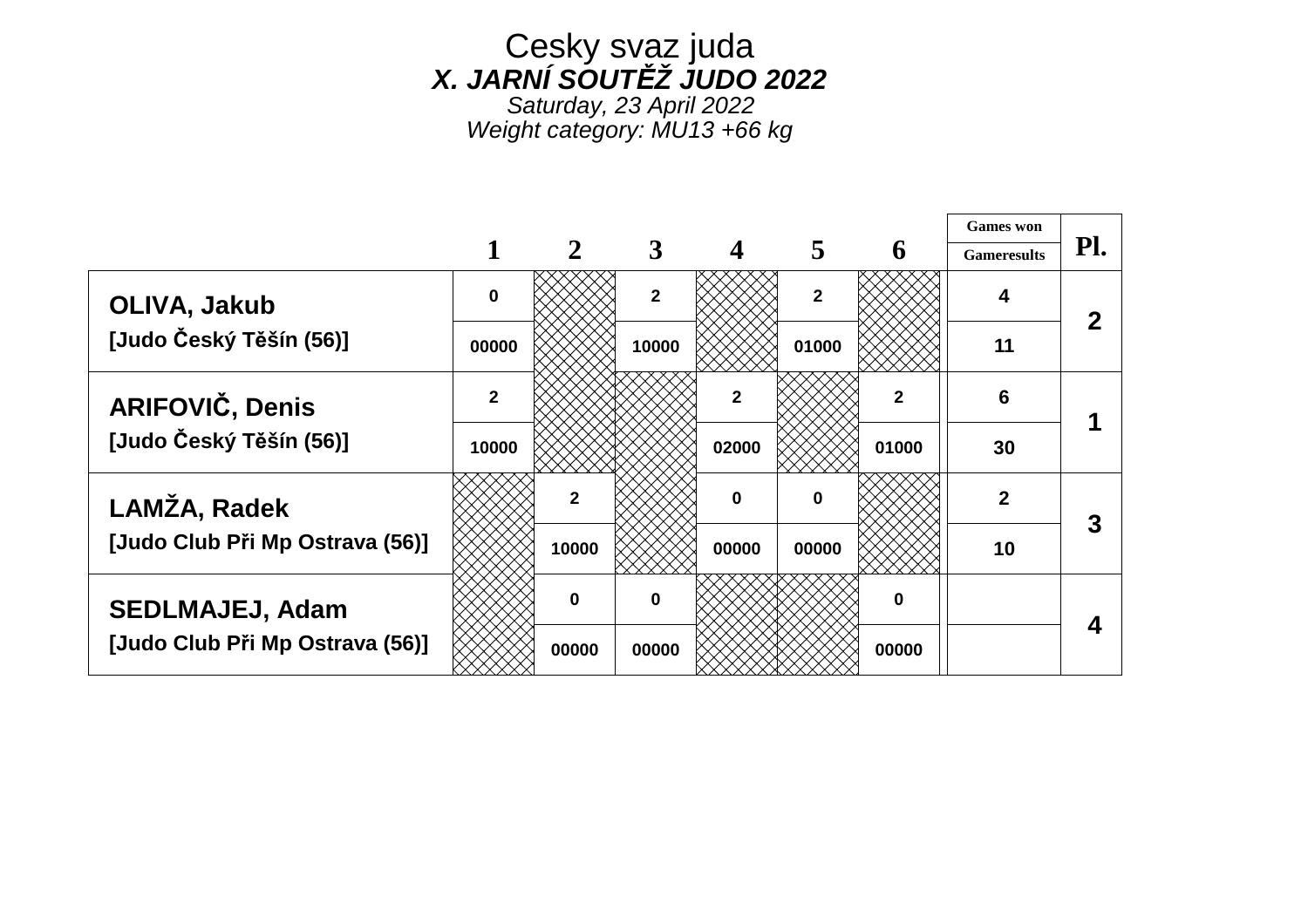### Cesky svaz juda *X. JARNÍ SOUTĚŽ JUDO 2022 Weight category: MU15 -42 kg*

## **Best of Three**







*2* **BERKA, Daniel**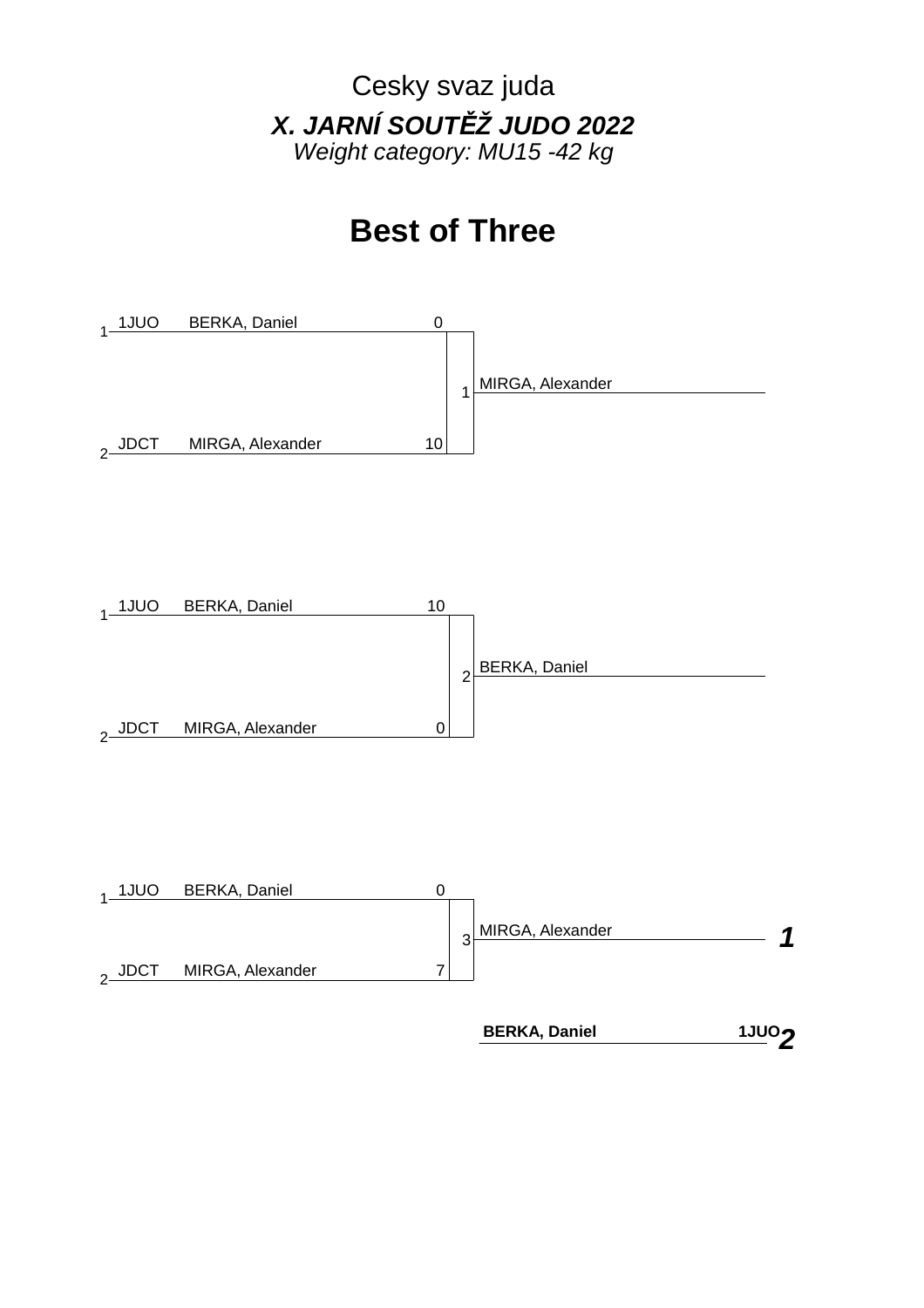### Cesky svaz juda *X. JARNÍ SOUTĚŽ JUDO 2022*

*Saturday, 23 April 2022 Weight category: MU15 -46 kg*

|                            |                |       |              |                |                |              | <b>Games</b> won   |             |
|----------------------------|----------------|-------|--------------|----------------|----------------|--------------|--------------------|-------------|
|                            |                |       | 3            |                | 5              | 6            | <b>Gameresults</b> | Pl.         |
| <b>SOLOWSKI, Teodor</b>    | $\overline{2}$ |       | $\mathbf{0}$ |                | $\overline{2}$ |              | 4                  |             |
| [Judo Český Těšín (56)]    | 10000          |       | 00000        |                | 10000          |              | 20                 |             |
| <b>KRAYZEL, Šimon</b>      | $\mathbf{0}$   |       |              | $\overline{2}$ |                | $\mathbf{2}$ | 4                  | $\mathbf 2$ |
| [1. JC Baník Ostrava (56)] | 00000          |       |              | 02001          |                | 10000        | 20                 |             |
| <b>SIEFERT, David</b>      |                |       |              | $\mathbf{0}$   | $\bf{0}$       |              | $\overline{2}$     | 3           |
| [1. JC Baník Ostrava (56)] |                | 10000 |              | 00001          | 00000          |              | 10                 |             |
| LONDÝN, Šimon              |                | n     | $\mathbf{2}$ |                |                | O            | $\overline{2}$     | Δ           |
| [1. JC Baník Ostrava (56)] |                | 00000 | 10000        |                |                | 00000        | 10                 |             |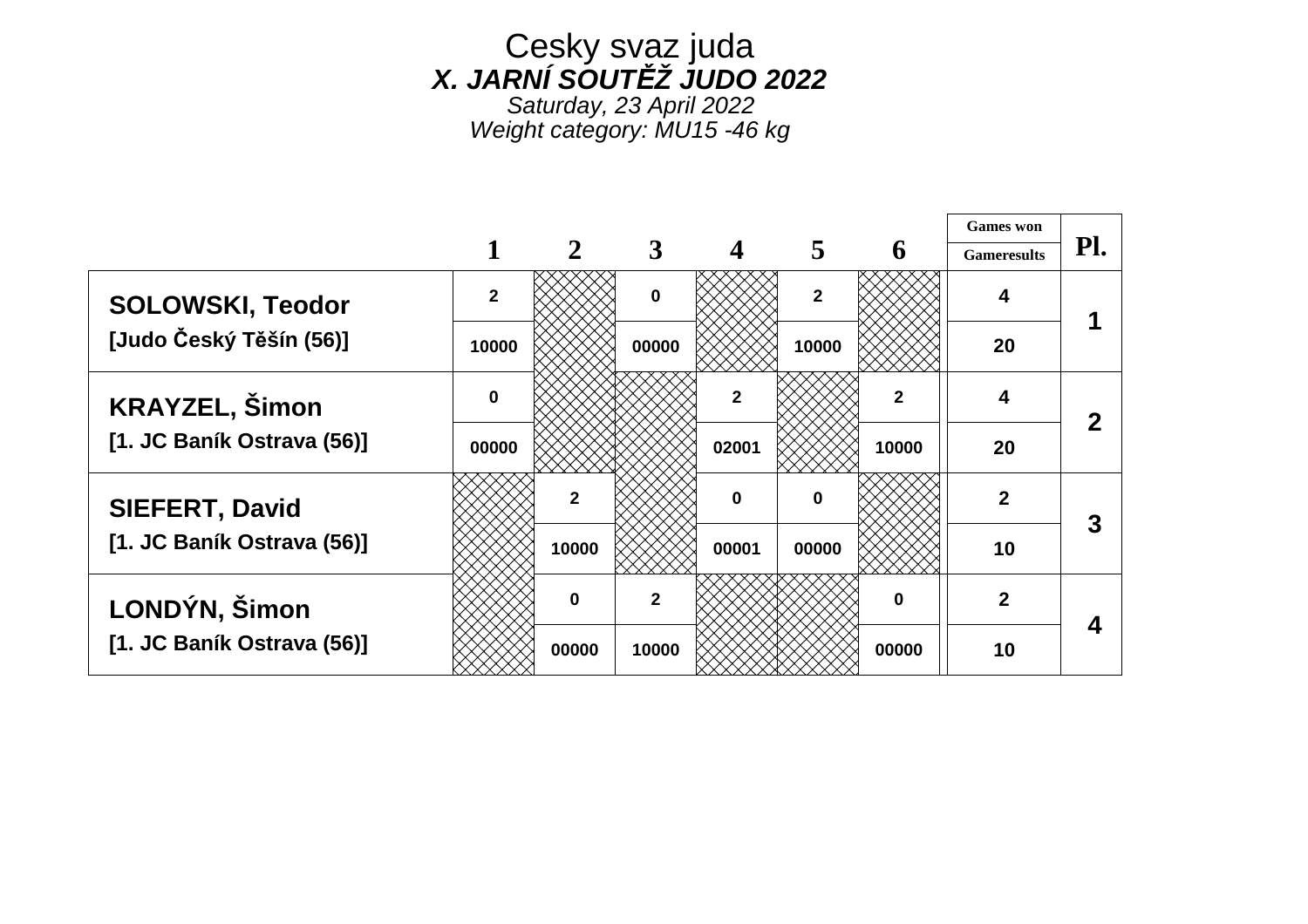### Cesky svaz juda *X. JARNÍ SOUTĚŽ JUDO 2022 Weight category: MU15 -55 kg*

## **Best of Three**







  $OZANA$ , Maxmilián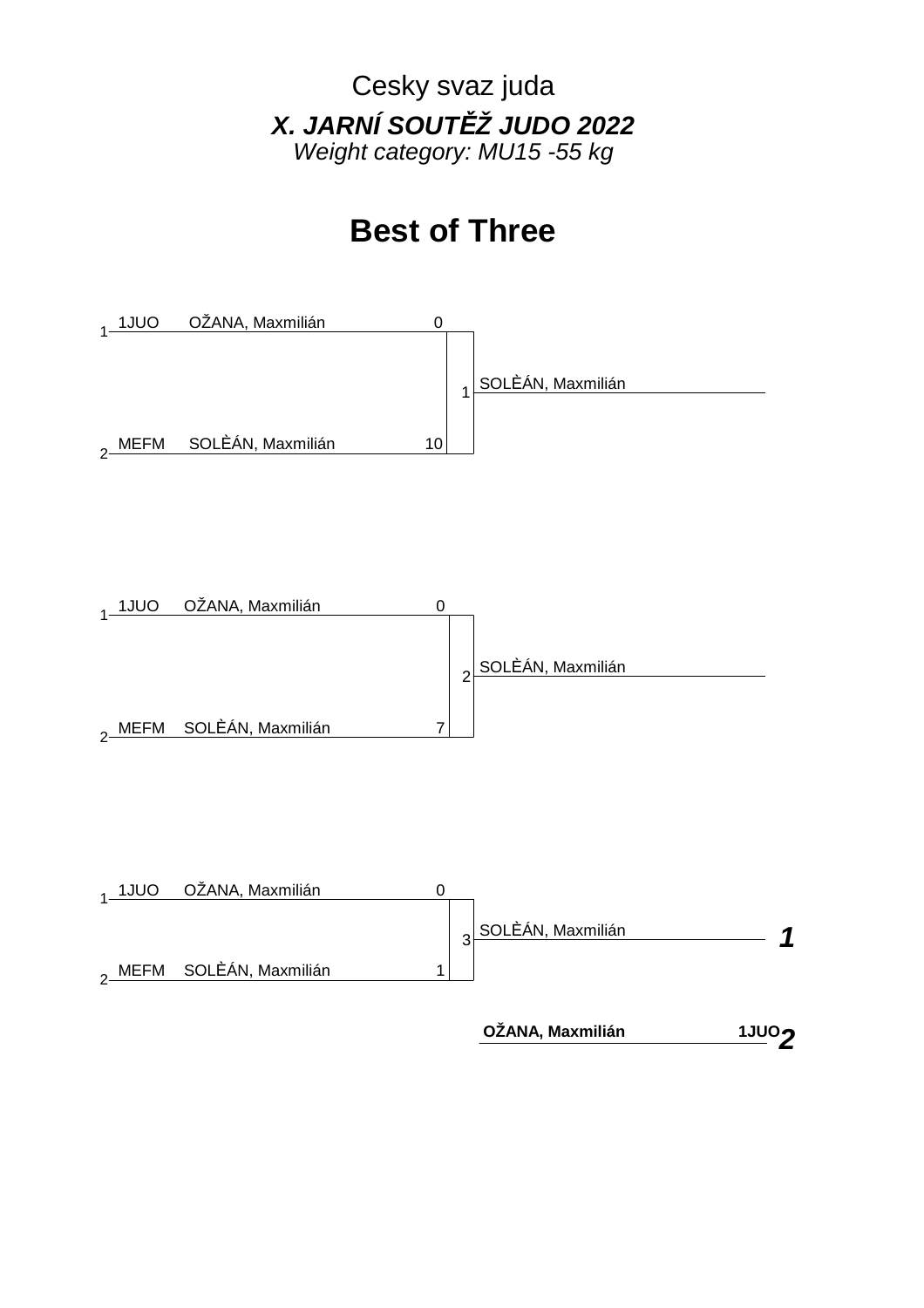#### Cesky svaz juda *X. JARNÍ SOUTĚŽ JUDO 2022 Saturday, 23 April 2022 Weight category: MU15 -60 kg*

|                               |                         |             |             | <b>Games</b> won   |     |
|-------------------------------|-------------------------|-------------|-------------|--------------------|-----|
|                               |                         |             |             | <b>Gameresults</b> | Pl. |
| GVOŠČ, Viktor                 | $\mathbf 0$             | $\mathbf 0$ |             |                    |     |
| [1. JC Baník Ostrava (56)]    | 00000                   | 00000       |             |                    |     |
| KANCLÍŘ, Šimon                | $\overline{\mathbf{2}}$ |             | $\mathbf 2$ | 4                  |     |
| [1. JC Baník Ostrava (56)]    | 10000                   |             | 02000       | 20                 |     |
| <b>BIALEK, Max</b>            |                         | 2           | $\mathbf 0$ | $\overline{2}$     |     |
| [Sk Město Frýdek-Místek (56)] |                         | 01000       | 00000       | 10                 |     |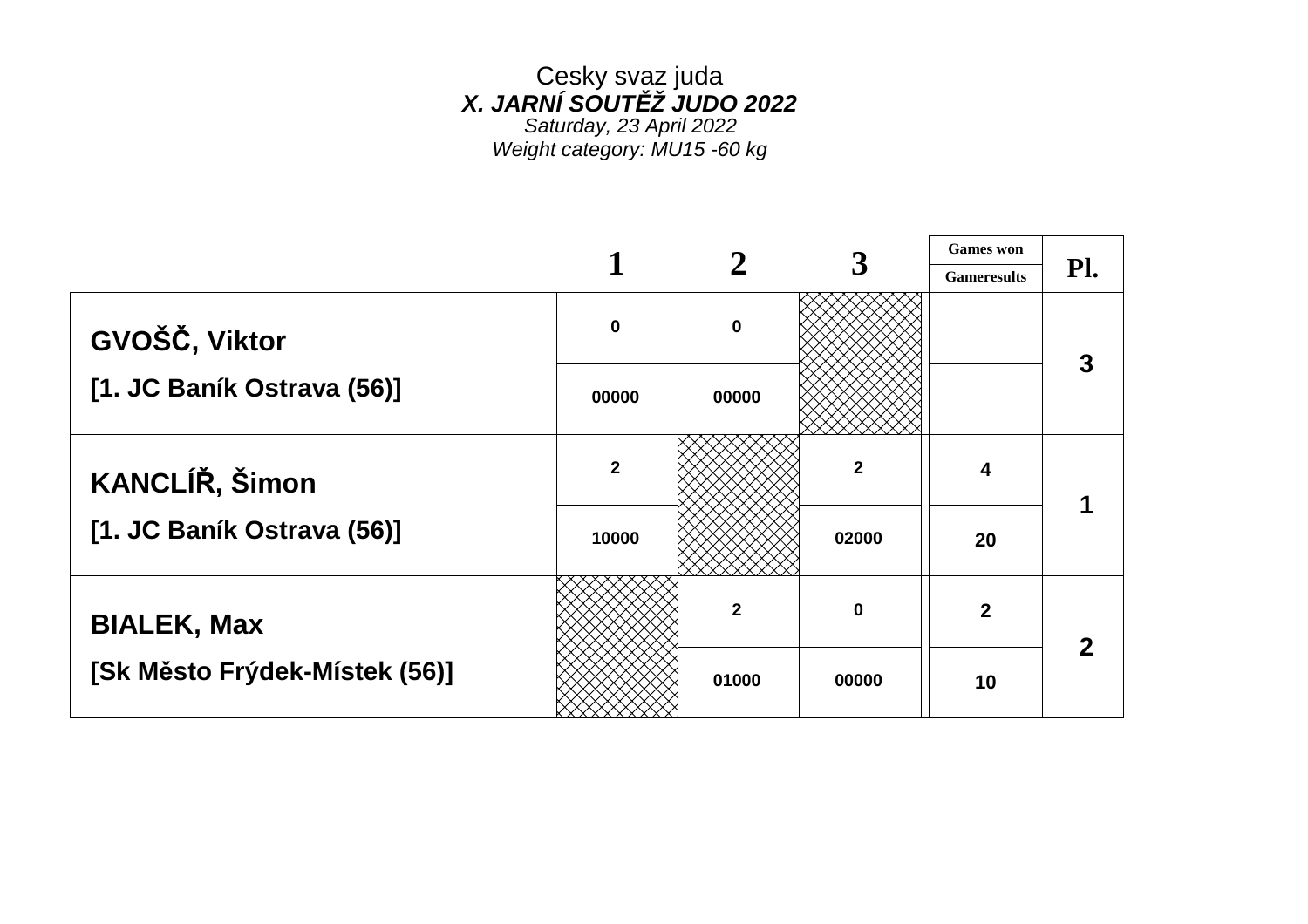### Cesky svaz juda *X. JARNÍ SOUTĚŽ JUDO 2022 Weight category: MU15 -73 kg*

## **Best of Three**







 **KOCUREK, Radek**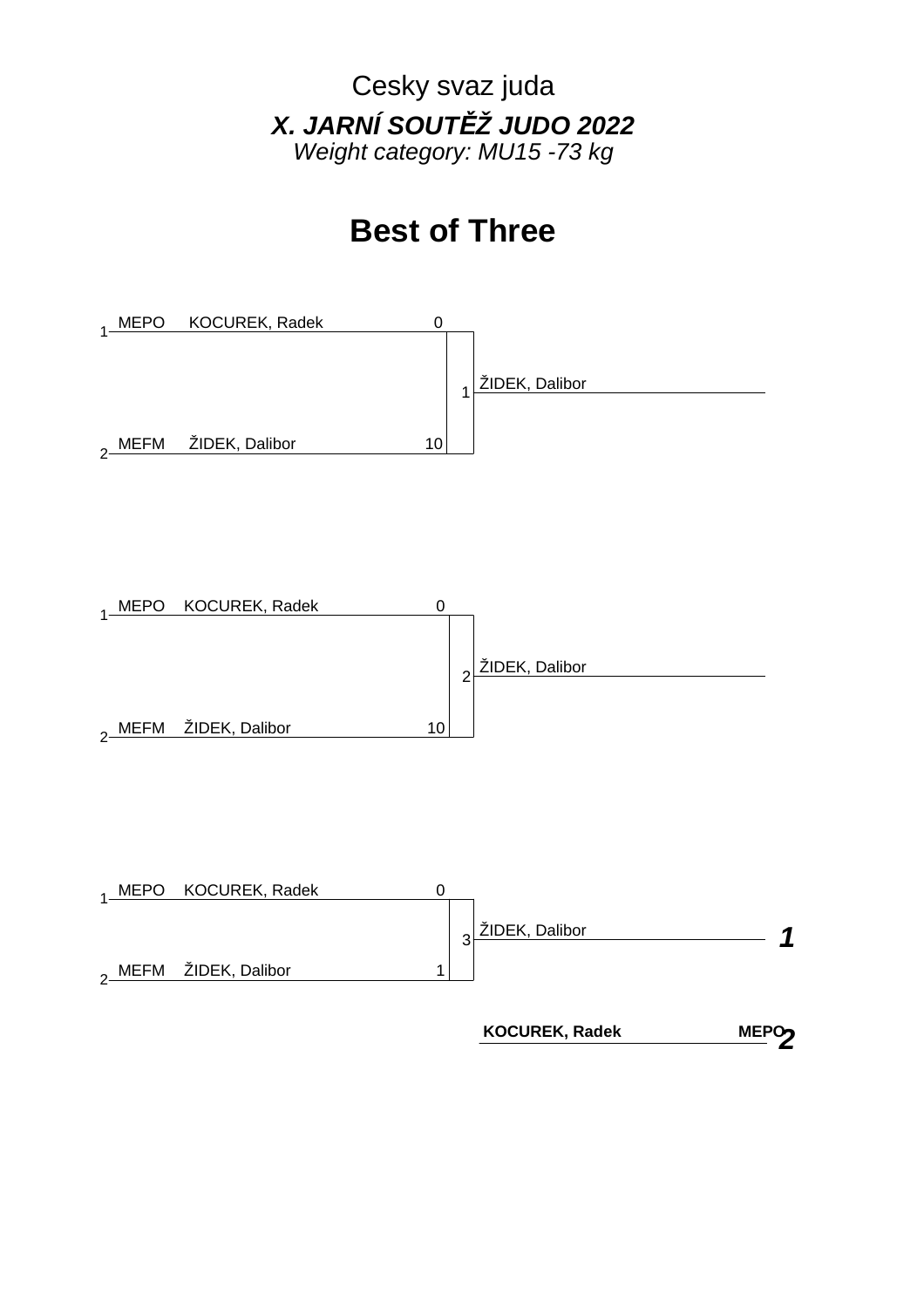#### Cesky svaz juda *X. JARNÍ SOUTĚŽ JUDO 2022 Saturday, 23 April 2022 Weight category: WU9 -26 kg*

|                          |                         |             |                | <b>Games</b> won   |     |
|--------------------------|-------------------------|-------------|----------------|--------------------|-----|
|                          |                         |             |                | <b>Gameresults</b> | Pl. |
| RUČKOVÁ, Simona          | $\mathbf 0$             | $\mathbf 0$ |                |                    |     |
| [Judo Beskydy (56)]      | 00000                   | 00001       |                |                    |     |
| <b>TRAGAN, Kvido</b>     | $\overline{\mathbf{2}}$ |             | $\overline{2}$ | 4                  |     |
| [Judo Beskydy (56)]      | 02000                   |             | 01000          | 11                 |     |
| <b>HOCHMANOVÁ, Sofie</b> |                         | $\mathbf 2$ | $\bf{0}$       | $\overline{2}$     |     |
| [Judo Český Těšín (56)]  |                         | 10000       | 00000          | 10                 |     |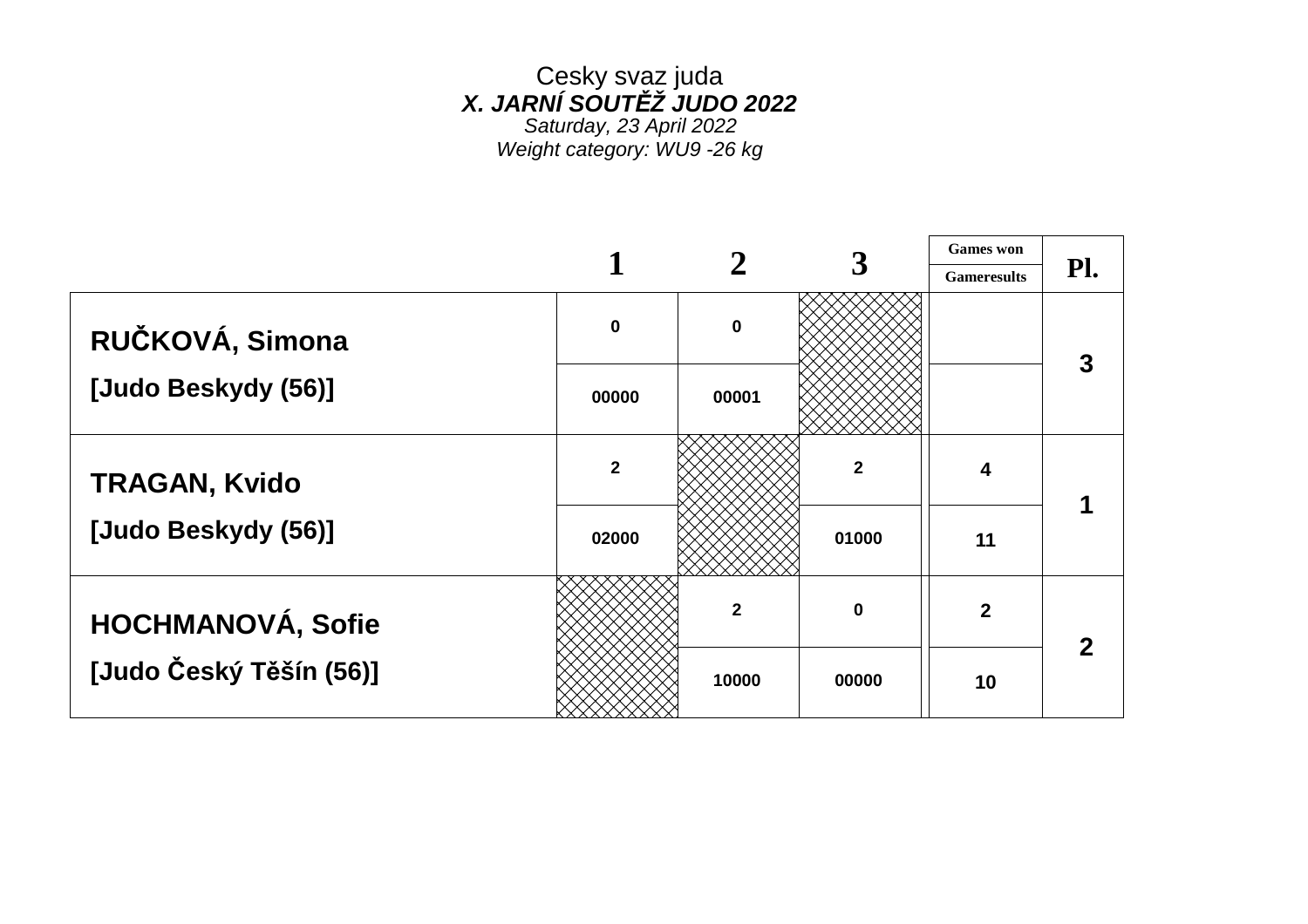#### Cesky svaz juda *X. JARNÍ SOUTĚŽ JUDO 2022 Saturday, 23 April 2022 Weight category: WU13 -40 kg*

|                               |                |                |              | <b>Games</b> won   |     |
|-------------------------------|----------------|----------------|--------------|--------------------|-----|
|                               |                |                |              | <b>Gameresults</b> | Pl. |
| <b>BALHÁRKOVÁ, Leona</b>      | $\overline{2}$ | $\overline{2}$ |              | 4                  |     |
| [Kotouč Štramberk (56)]       | 01000          | 10000          |              | 11                 |     |
| KOTRSOVÁ, Klára               | $\pmb{0}$      |                | 0            |                    |     |
| [Sk Město Frýdek-Místek (56)] | 00000          |                | 00000        |                    |     |
| OŽANA, Olivie                 |                | 0              | $\mathbf{2}$ | $\overline{2}$     |     |
| [Judo Beskydy (56)]           |                | 00000          | 01000        |                    |     |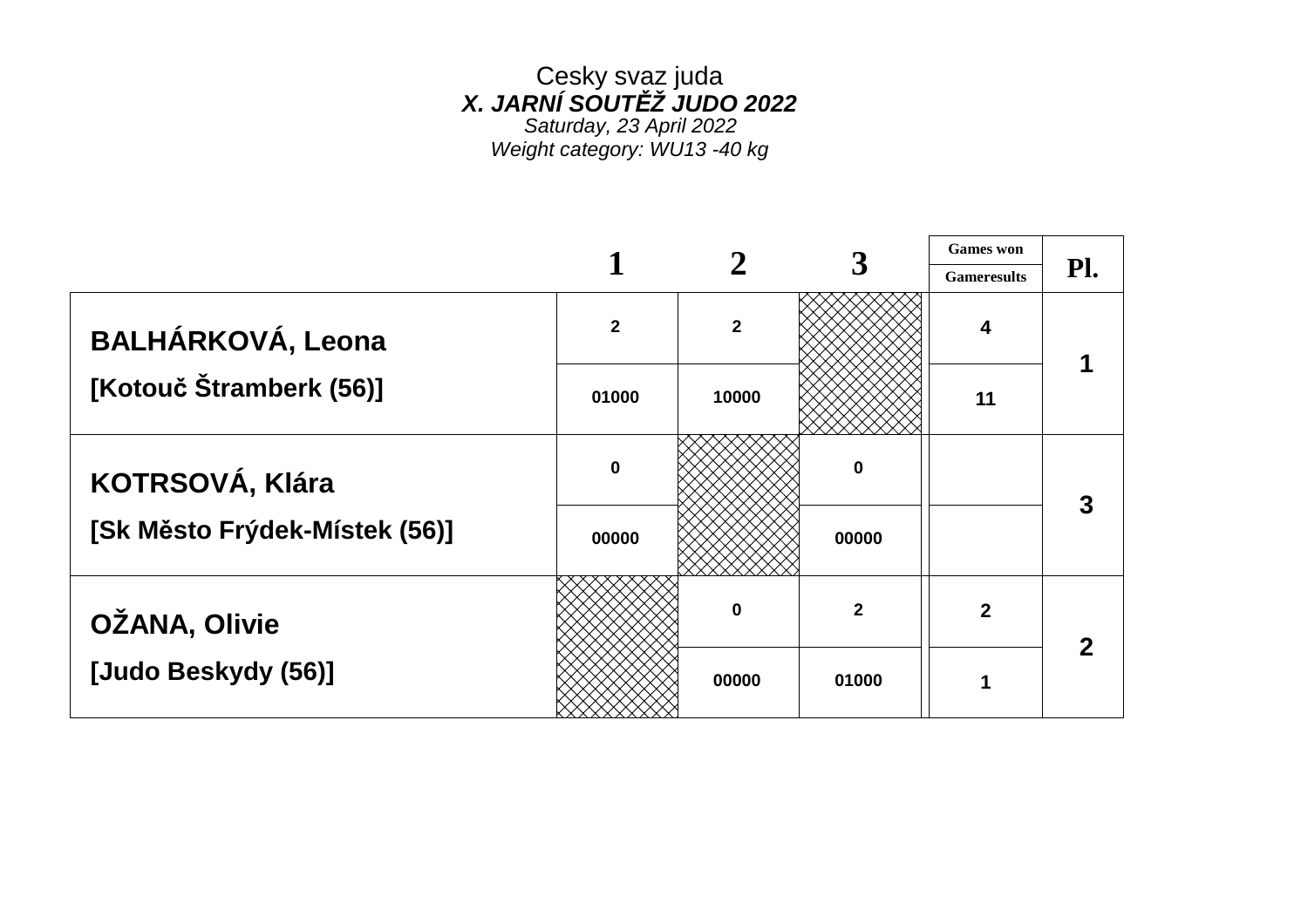### Cesky svaz juda *X. JARNÍ SOUTĚŽ JUDO 2022 Weight category: WU13 -52 kg*

## **Best of Three**







**MEFM2 BĚLUNKOVÁ, Sofie**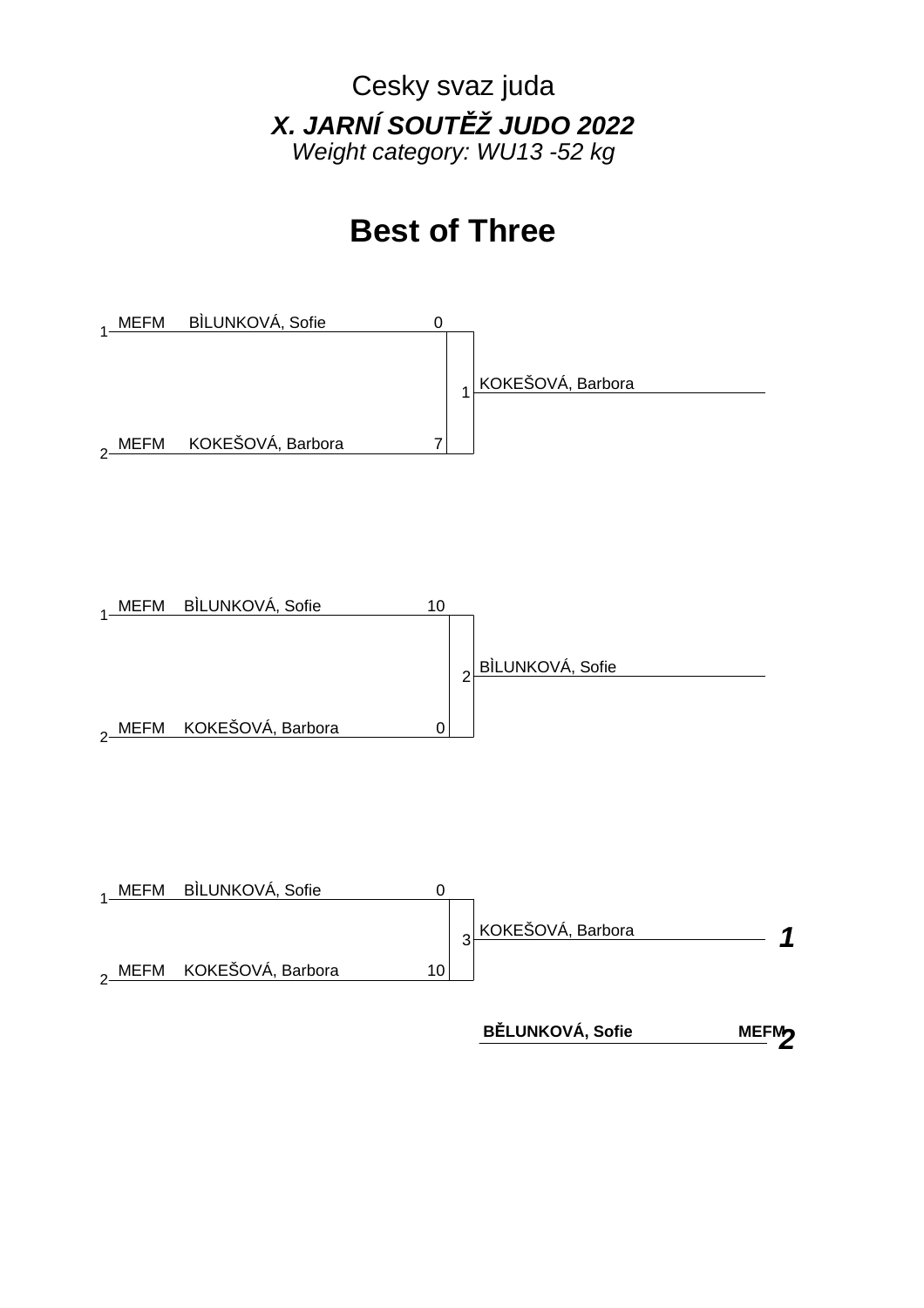### Cesky svaz juda *X. JARNÍ SOUTĚŽ JUDO 2022 Weight category: WU15 -48 kg*

## **Best of Three**







 **CHUDĚJOVÁ, Eliška MEPO**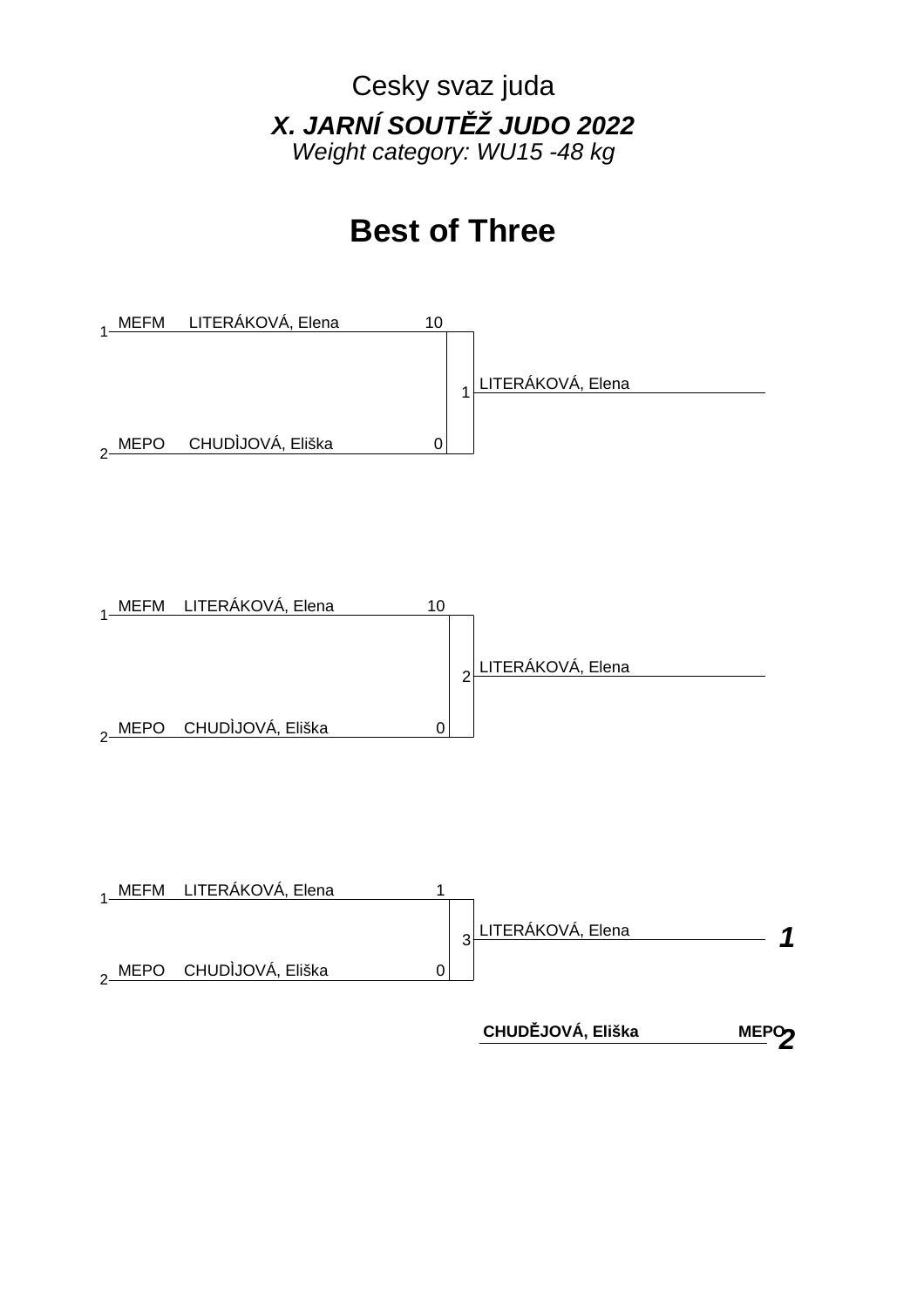### Cesky svaz juda *X. JARNÍ SOUTĚŽ JUDO 2022 Weight category: WU15 -63 kg*

## **Best of Three**







  $\check{\mathbf{S}}$ **IMKOVIČOVÁ, Anna**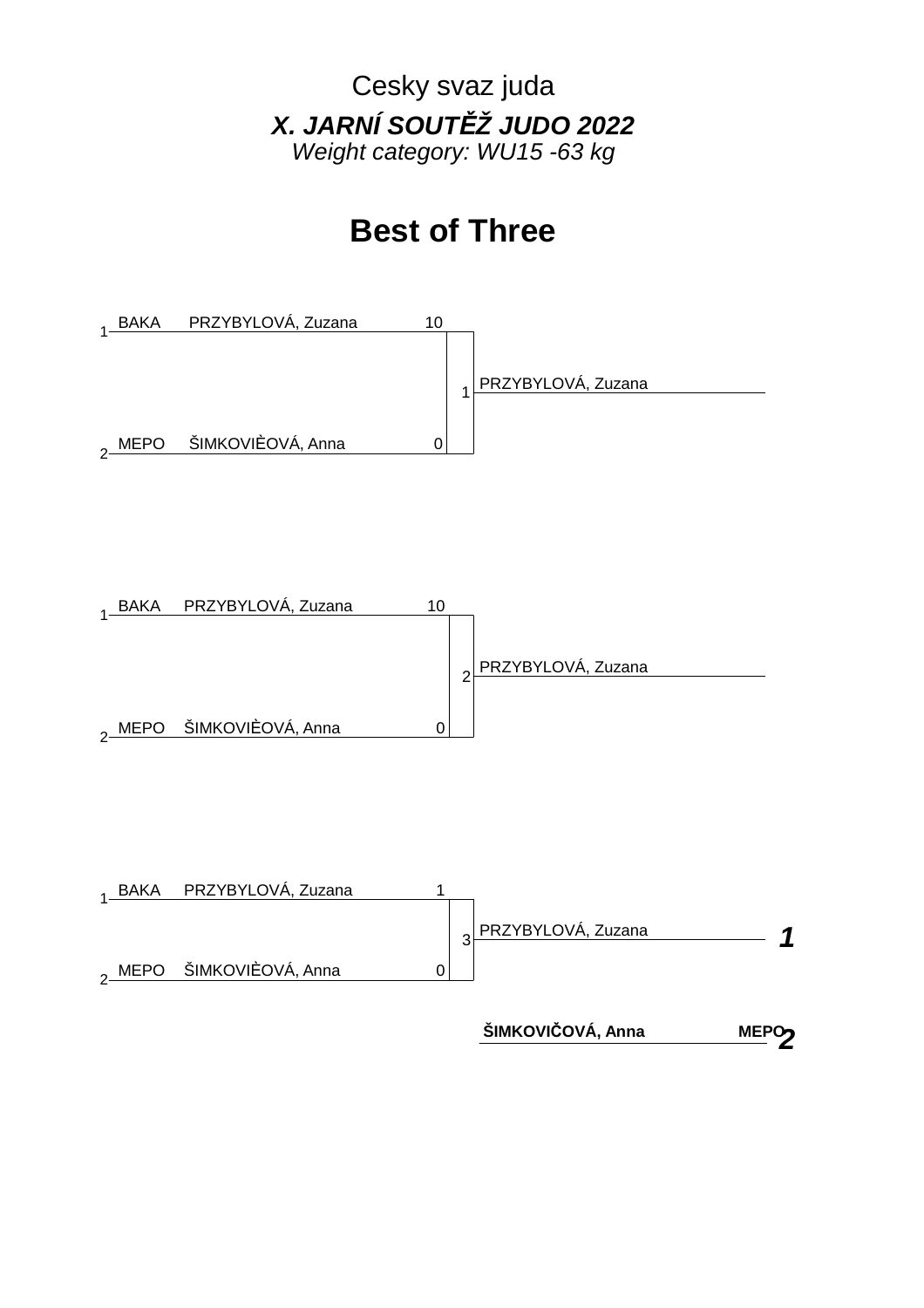### Cesky svaz juda *X. JARNÍ SOUTĚŽ JUDO 2022 Weight category: WU15 +63 kg*

## **Best of Three**







 **BOSÁKOVÁ, Tereza**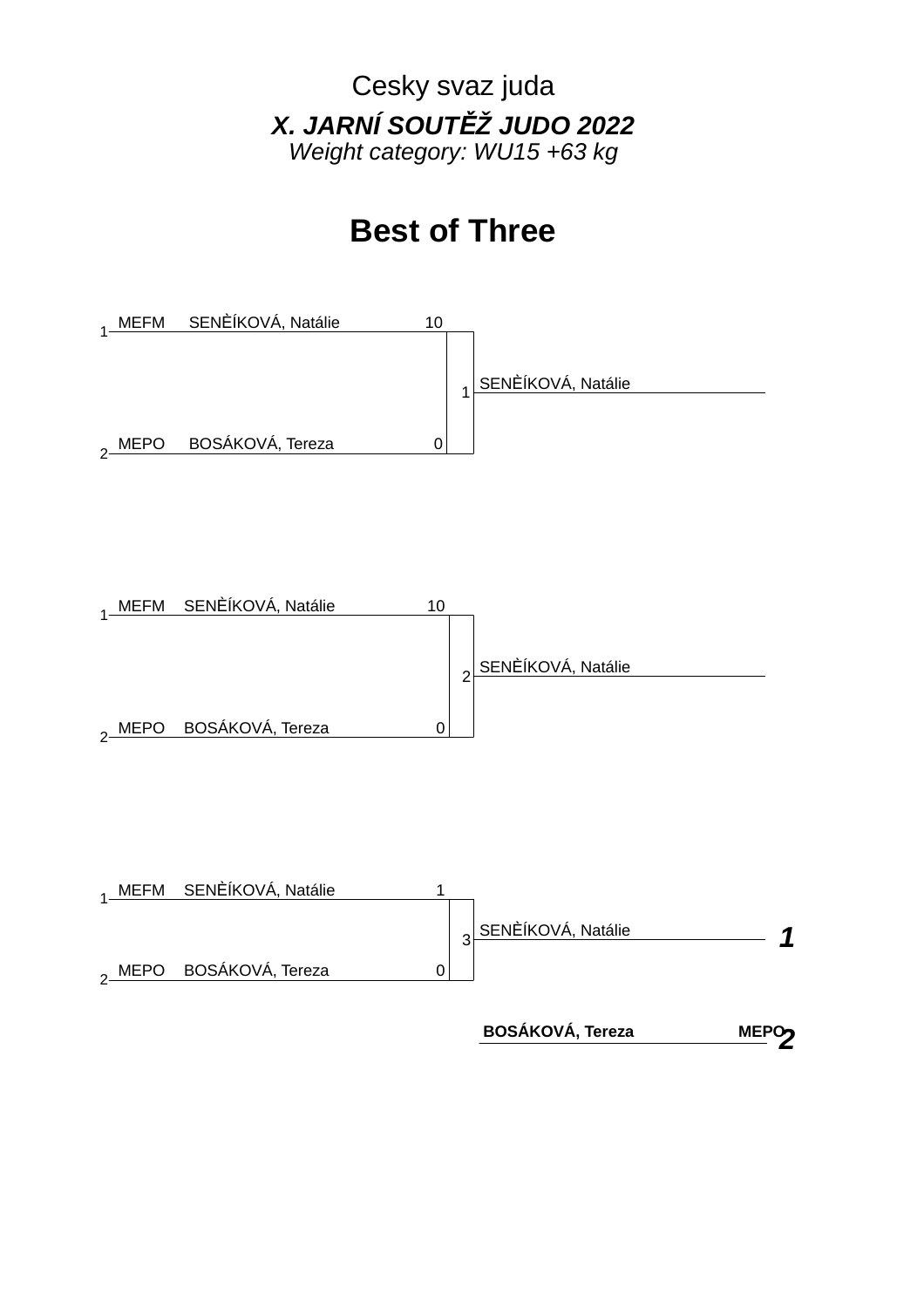#### Cesky svaz juda *X. JARNÍ SOUTĚŽ JUDO 2022 Saturday, 23 April 2022 Weight category: MU18 -55 kg*

|                                 |                  |             |              | <b>Games</b> won   |     |
|---------------------------------|------------------|-------------|--------------|--------------------|-----|
|                                 |                  |             |              | <b>Gameresults</b> | Pl. |
| OTIPKA, Ondřej                  | $\boldsymbol{0}$ | $\mathbf 0$ |              |                    |     |
| [Judo Club Při Mp Ostrava (56)] | 00001            | 00000       |              |                    |     |
| SÁDECKÁ, Erika                  | $\mathbf{2}$     |             | 0            | $\mathbf{2}$       |     |
| [Sk Město Frýdek-Místek (56)]   | 01000            |             | 00000        |                    |     |
| <b>MIRGA, Jiří</b>              |                  | 2           | $\mathbf{2}$ | 4                  |     |
| [Judo Český Těšín (56)]         |                  | 10000       | 02000        | 20                 |     |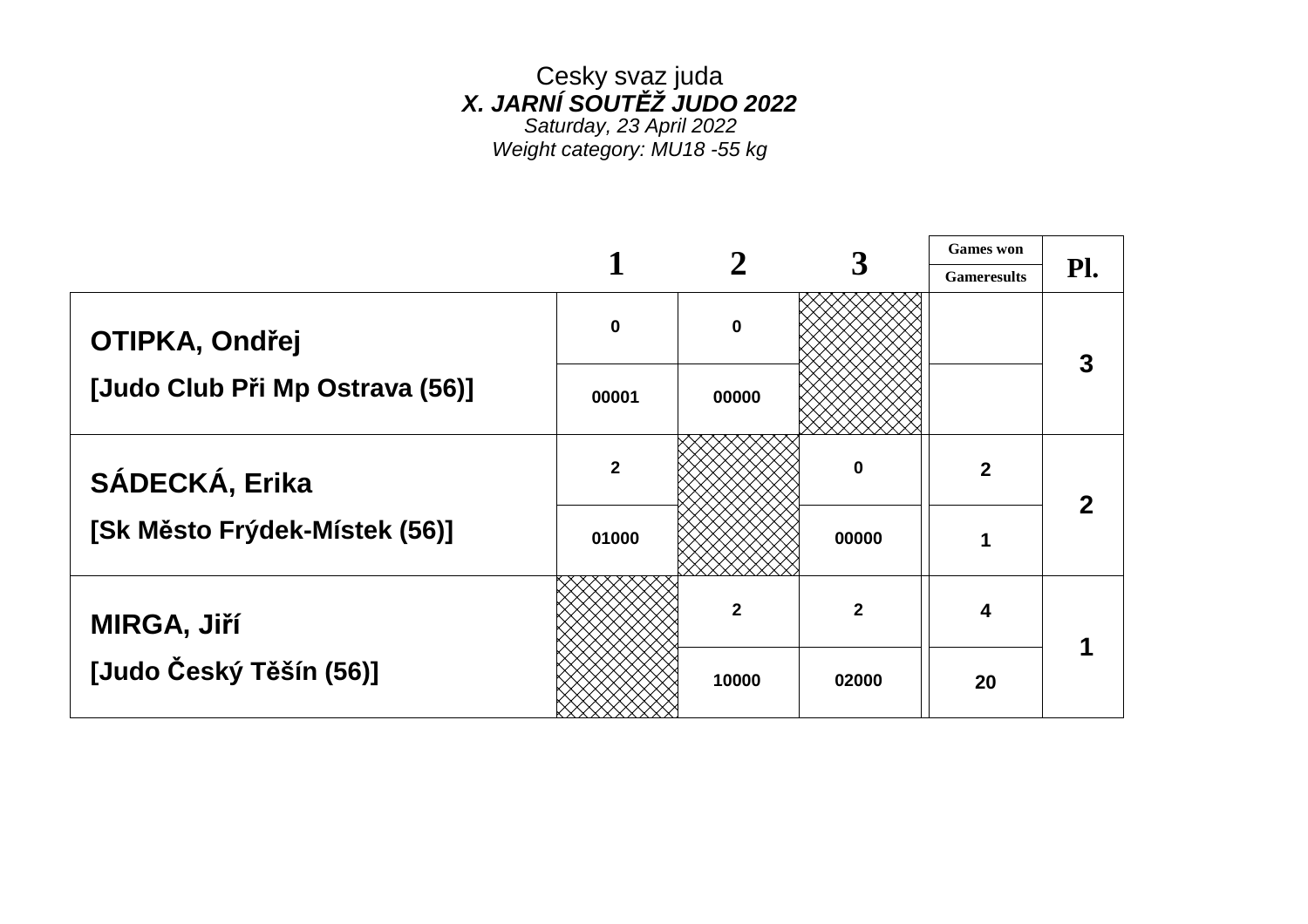### Cesky svaz juda *X. JARNÍ SOUTĚŽ JUDO 2022 Weight category: MU18 -66 kg*

## **Best of Three**







**MEFM2**  $SOLČÁN, Sebastian$